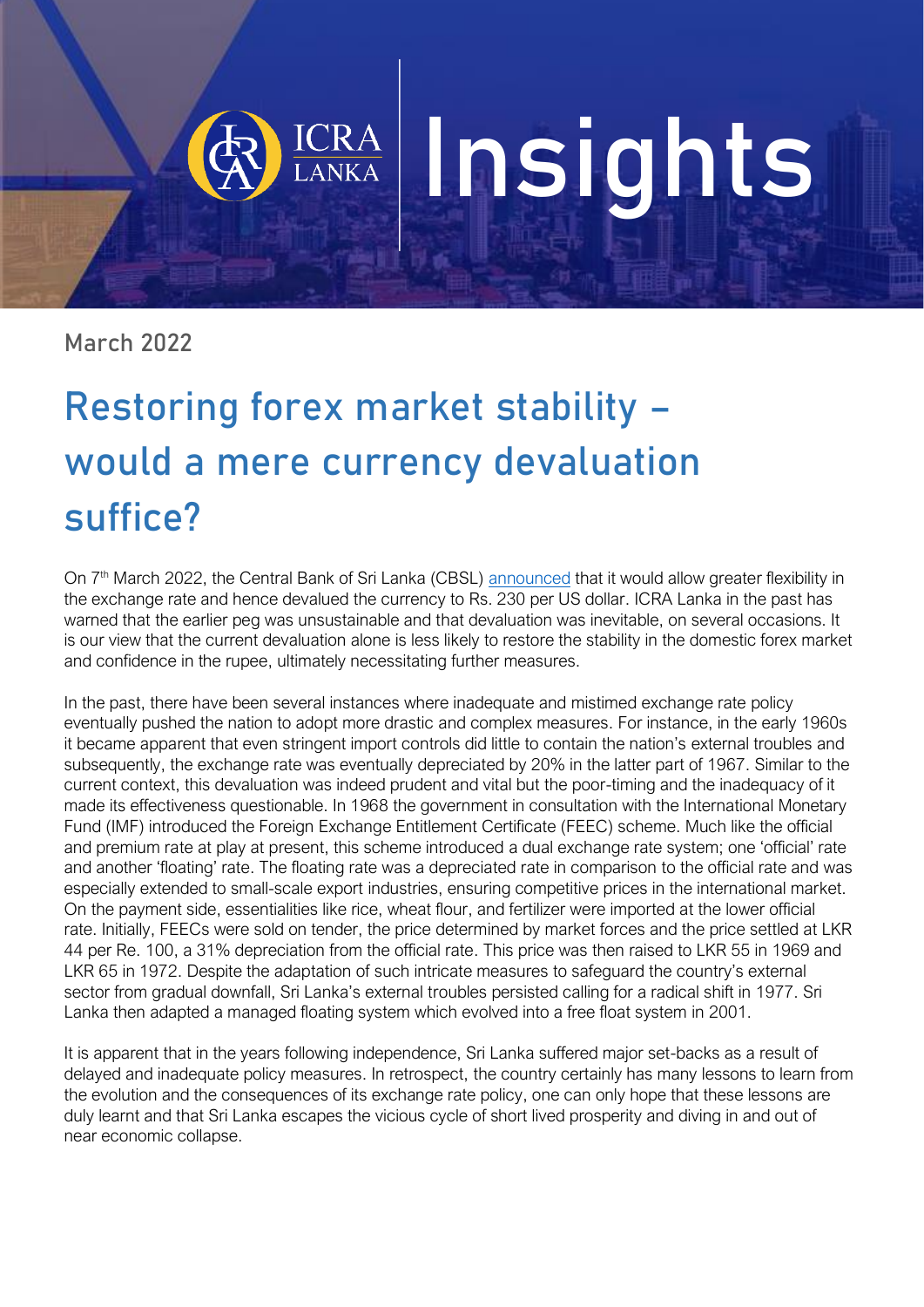

Published date: Mar 10, 2022 Document #: ins22mar10

©Copyright, 2022- ICRA Lanka Limited. All Rights Reserved. Contents may be used freely with due acknowledgement to ICRA Lanka. All information contain herein are from sources deemed reliable; however, no representation or warranty is made to the accuracy of thereof.

Page | 1